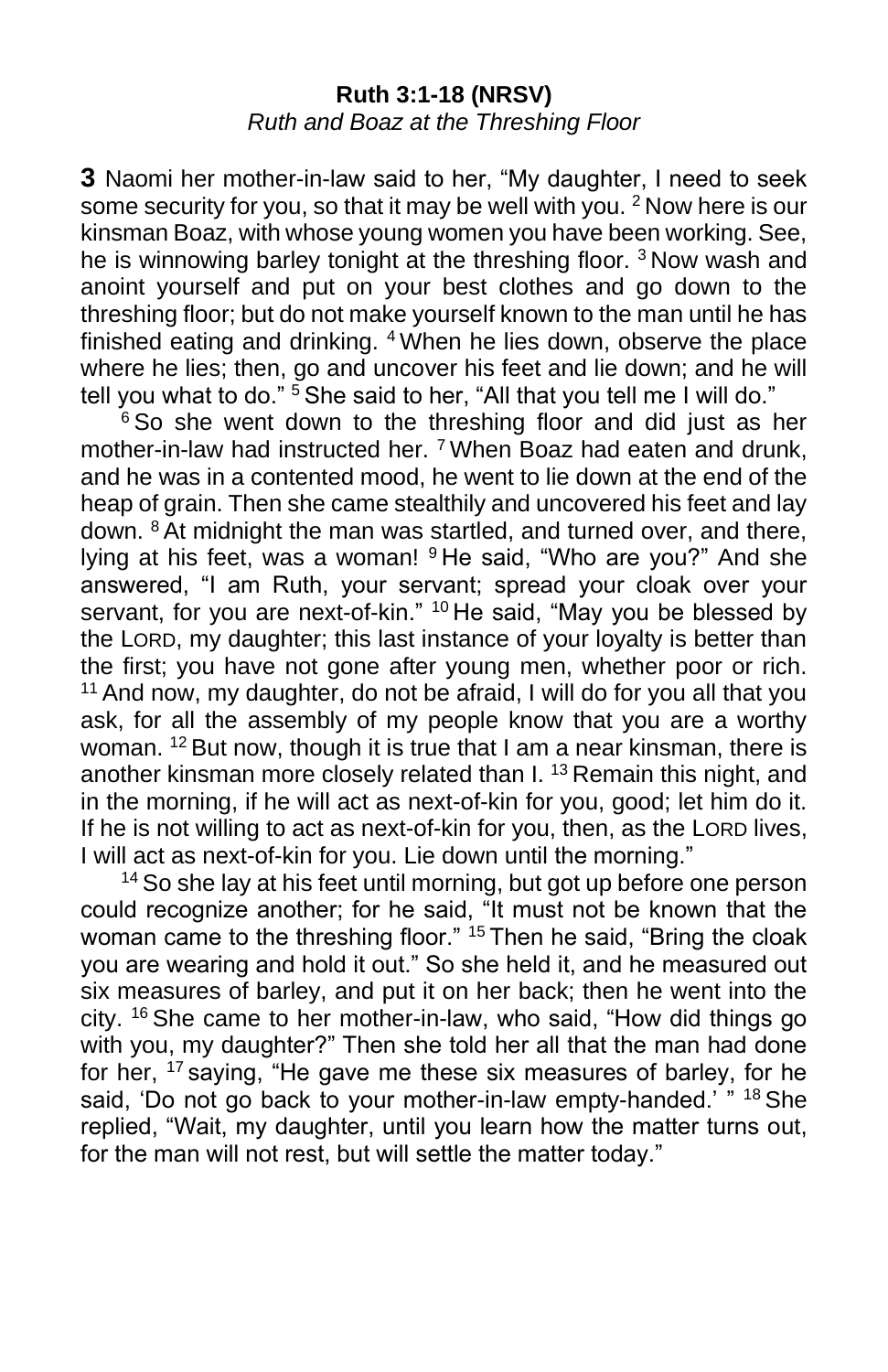

# **FIRST MENNONITE** CHURCH

In Christ – Making Disciples through Loving Relationships.

Worship 10:30 a.m.

# **Sunday November 21, 2021, "The Reign of Christ" "Uncovering and Recovering"**

# **GATHERING**

Gathering Music Shirley Baltzer<br>Welcome and Announcements Shirley Baltzer Shirley Baltzer Welcome and Announcements **Prelude to Worship Shirley Baltzer** Shirley Baltzer \*Call to Worship VT 862 Darrel Knoll \*Hymn Somlandela The Psalm The Majesty of God's Rule Psalm 93 *The LORD is king, he is robed in majesty; the LORD is robed, he is girded with strength.*  **He has established the world; it shall never be moved; your throne is established from of old; you are from everlasting.** *The floods have lifted up, O LORD, the floods have lifted up their voice; the floods lift up their roaring.* **More majestic than the thunders of mighty waters, more majestic than the waves of the sea, majestic on high is the LORD!** *Your decrees are very sure; holiness befits your house, O LORD, forevermore.*

| <b>Hymn</b>       | Praise, My Soul, the King of Heaven! | VT 75       |
|-------------------|--------------------------------------|-------------|
| Time for Children |                                      | Lenna Knoll |

# **SHARING**

| Sharing and Prayer |                   | <b>Pastor Tom</b> |
|--------------------|-------------------|-------------------|
| <b>Hymn</b>        | Our God in Heaven | VT 673            |

Pastor Tom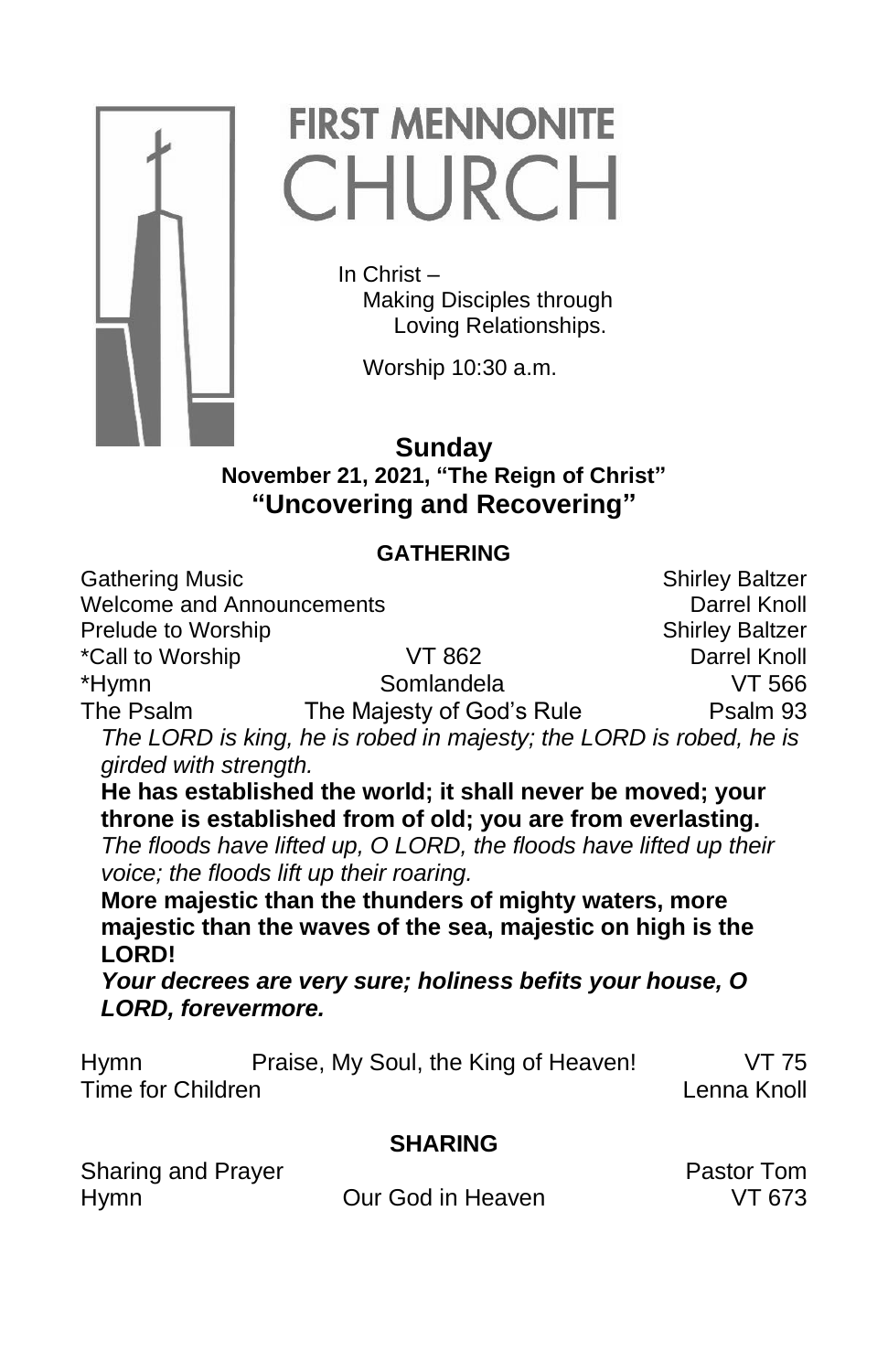### **LISTENING**

Sermon **Uncovering and Recovering Contact Pastor Tom** 

The Lesson **Ruth 3:1-18** 

**RESPONDING**

Hymn **For We Are Strangers No More** VT 409

Sending **Pastor Tom** Postlude **Shirley Baltzer** 

*A WARM WELCOME TO ALL who are gathered to worship, wherever you are, and whenever you watch this service!*

### **The church office will be closed Thursday and Friday to celebrate Thanksgiving.**

**Watch for simple expressions of beauty in the church foyer and sanctuary** that will be put in place today by a small group in preparation for the first Sunday of Advent. And, yes, we'll be having a Christmas Eve Service! More details to follow soon from the Worship Committee.

**'TIS THE SEASON FOR ANNUAL REPORTS!** The deadline is **December 15** this year for your annual reports to be submitted to the office. Thank you for your hard work throughout the year, committee and council members!

**Last Chance for Peppernuts!** A few ½ lb. bags of peppernuts remain from our sale at the Arts & Crafts Fair. After today, they will be sold at another outlet. The price is \$6 per bag and two for \$11. **Christmas Boxes for Our College Students!** Time for our annual box

of goodies for our college students! Boxes will be available in the fellowship hall today, Nov. 21, and next Sunday, Nov. 28. For seven boxes, bring something fun to eat and/or practical items, such as sticky notes, mechanical pencils, pens, reusable or disposable face masks, hand sanitizer, hot chocolate packets, microwave popcorn, spiced cider packets, fruit snacks and notes of encouragement. This is especially helpful to them at the end of the fall semester! Our students are Sarah Diener, Caleb Diener, Stephanie Hiebert, Joe Knoll, Carson Linnens, Brodie Rathbone and Landon Roberts.

**Hesston College, the Peacing It Together Foundation and the Wichita Global Faith In Action Organization invite you to the** *I Go On Singing* **show featuring Anthony Brown today, Sunday, Nov. 21 at 3**